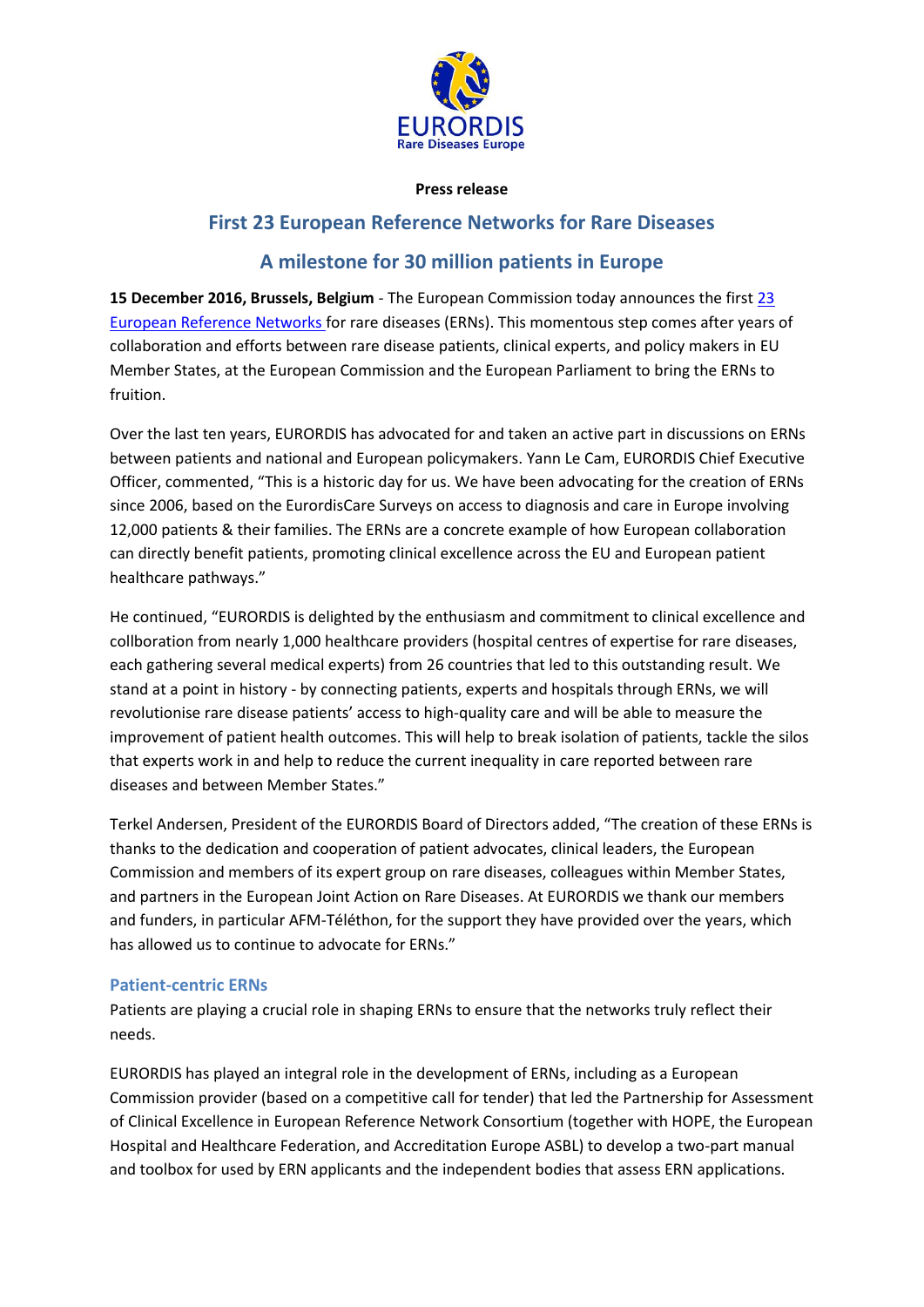EURORDIS is also working to ensure that patients are at the centre of the new networks. Through the creation of **European Patient Advocacy Groups** (ePAGs), which bring together members and nonmembers of EURORDIS, the organisation has structured the rare disease community to ensure that patients are represented at the core of the governance and development of ERNs. By doing so, new European healthcare pathways coming from ERNs will truly reflect the needs of patients.

Democratically elected ePAG representatives (who sit on the Board of their respective ERN) will collect and relay patients view on how ERNs should be governed. There are already **84 highly motivated ePAG representatives** working in collaboration with clinicians and the patients they represent to ensure that ERNs accurately reflect patients' experiences and perspectives.

These ePAG representatives were also involved in all applications that were submitted from networks seeking to become ERNs, thus helping to ensure that all applications incorporated the views of patients. EURORDIS is supporting these partnerships between patient representatives and clinicians so that they have the knowledge and skills needed to advocate for patient-centric ERNs.

# **European Reference Networks in practice**

The ERNs create a clear governance structure for knowledge sharing and care coordination across the EU. They are networks of centres of expertise, healthcare providers and laboratories that are organised across borders.

They give hope to the rare disease community, hope that the 30 million lives affected by rare diseases in the EU will be improved through diagnosis, care and treatment, which is spearheaded by the collective experience, expertise and knowledge of leading clinicians and researchers.

**Through these networks, nearly 1,000 hospital centres of expertise will be linked, connecting thousands of experts, researchers and doctors.** Medical expertise in a rare disease is often limited and scattered across Europe and rare disease patient populations are small. Through ERNs, doctors and researchers will connect and share their expertise across borders. This will improve clinical excellence and in turn patients' access to better treatment and care pathways in the country where they live. Knowledge sharing and data collection in each ERN will be facilitated through the creation of an IT platform.

# **ERN grouping structure**

EURORDIS also fervently advocated for the thematic grouping structure of ERNs that has been adopted. It would be impossible to create an ERN per disease; by structuring the ERNs according to thematic disease grouping, it is possible to ensure that no rare disease patient is left behind or excluded from the benefits of the clinical excellence of ERN.

###